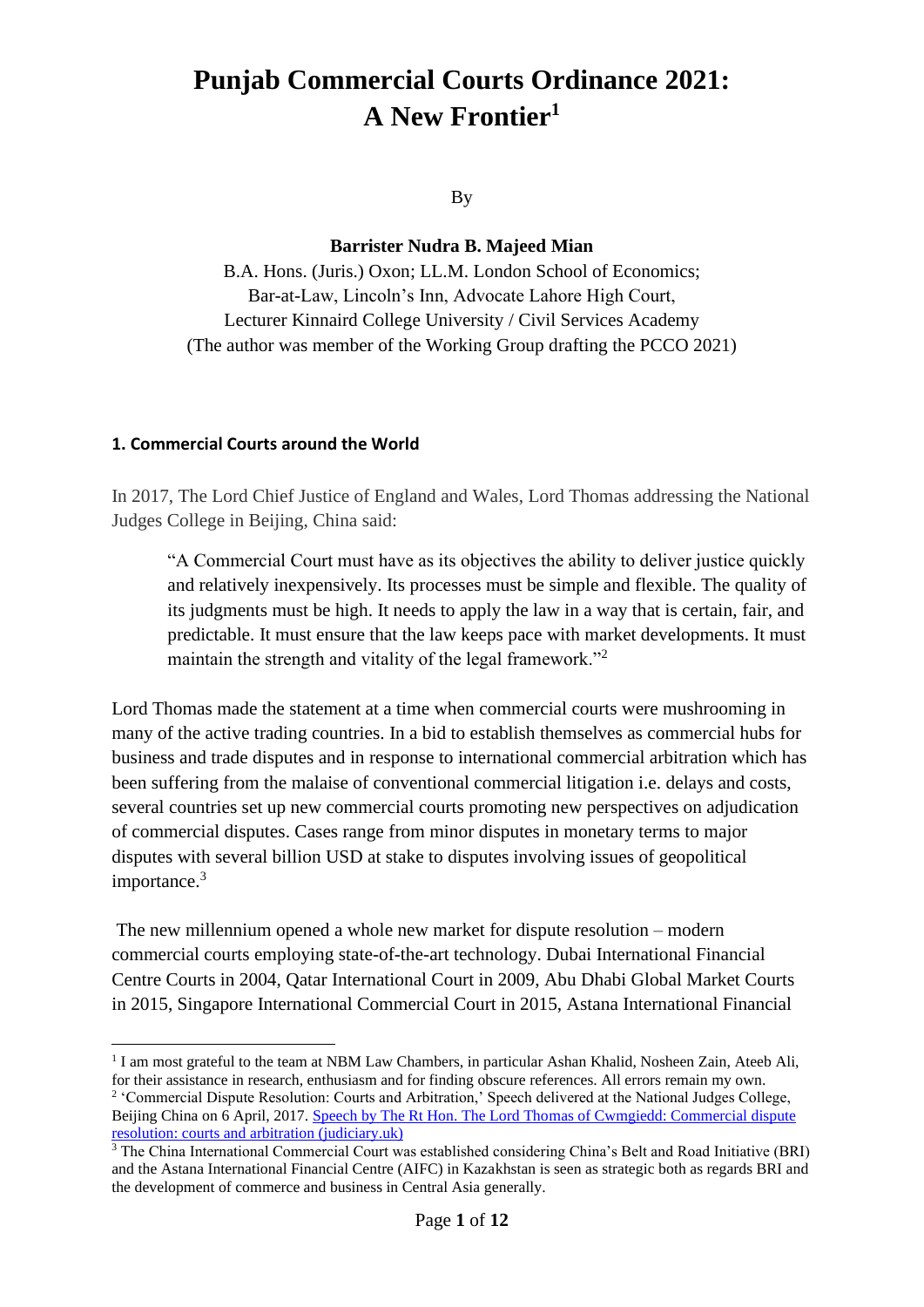Centre Court in 2018, Chamber for International Commercial Disputes Frankfurt / Main in 2018, International Chamber, Paris Tribunal de Commerce / Cour d'appel in 2018, China International Commercial Court in 2018, and Netherlands Commercial Court in 2019, are some of the new commercial courts set up in just the last ten years. In addition, some jurisdictions have developed arrangements providing for specialised resolution of commercial cases in their civil courts e.g. the Luxembourg District Court.

The concept of dedicated commercial courts is not a new one. Le Tribunal de Commerce de Paris was the oldest commercial court in the West having been established in its present form in 1792. Its origin is traced back to an edict issued by Charles IX in 1563. Around the same time, in 1774 in America, the second-oldest court, the County Courthouse of New Jersey was hearing commercial disputes arising from the Boston Tea Party which then led to the American Revolutionary War of 1775. The first dedicated commercial court, though, was set up almost 200 years later, in 1995, as the Commercial Division of the New York State Supreme Court.

However, the prototype of the modern commercial court came from England in 1895 and in the most unlikely of ways. It all began with the dubious appointment of a certain Mr. Justice Lawrance – popularly known as Long Lawrance for his height.<sup>4</sup> Lawrance J was required, in the commercial case of *Rose v Bank of Australasia* [1894] A.C. 687, to rule on an Aberdeen shipowner's claim for general average contribution from cargo-owners based upon a complicated adjustment by adjusters in the City of London. According to a notable lawyer of the time, "Lawrance knew as much about the principles of general average as does a Hindoo about figure skating." A senior judge, Mackinnon L.J described him as:

"a stupid man, a very ill-equipped lawyer and a bad judge. He was not the worst judge I have appeared before: that distinction I would assign to Mr. Justice Ridley; Ridley had much better brains than Lawrance but he had a perverse instinct for unfairness that Lawrance could never approach."

The statement of claim before Lawrance J was a mere 36 lines long and the reply and defence to counterclaim just over one page. He listened to the arguments with mild interest, reserved judgment and forgot all about the case till he was reminded and gave judgment almost a year later. This case turned out to be the last straw for merchants of the City of London who were already disillusioned by the delays, technicalities, and cost of commercial litigation in court. A revolt ensued giving birth to the London Commercial Court in 1895.

<sup>4</sup> A national newspaper wrote "… was a bad appointment for although a popular man and thorough Englishman, Mr. Lawrance has no reputation as a lawyer, and has been rarely seen of recent years in the Royal Courts of Justice … The blight of politics falls everywhere, and nowhere more fatally than upon the judicial Bench." V.V. Veeder, 'Mr. Justice Lawrance: The "true begetter" of the English Commercial Court' (1994) LQR 110, pp.292- 306.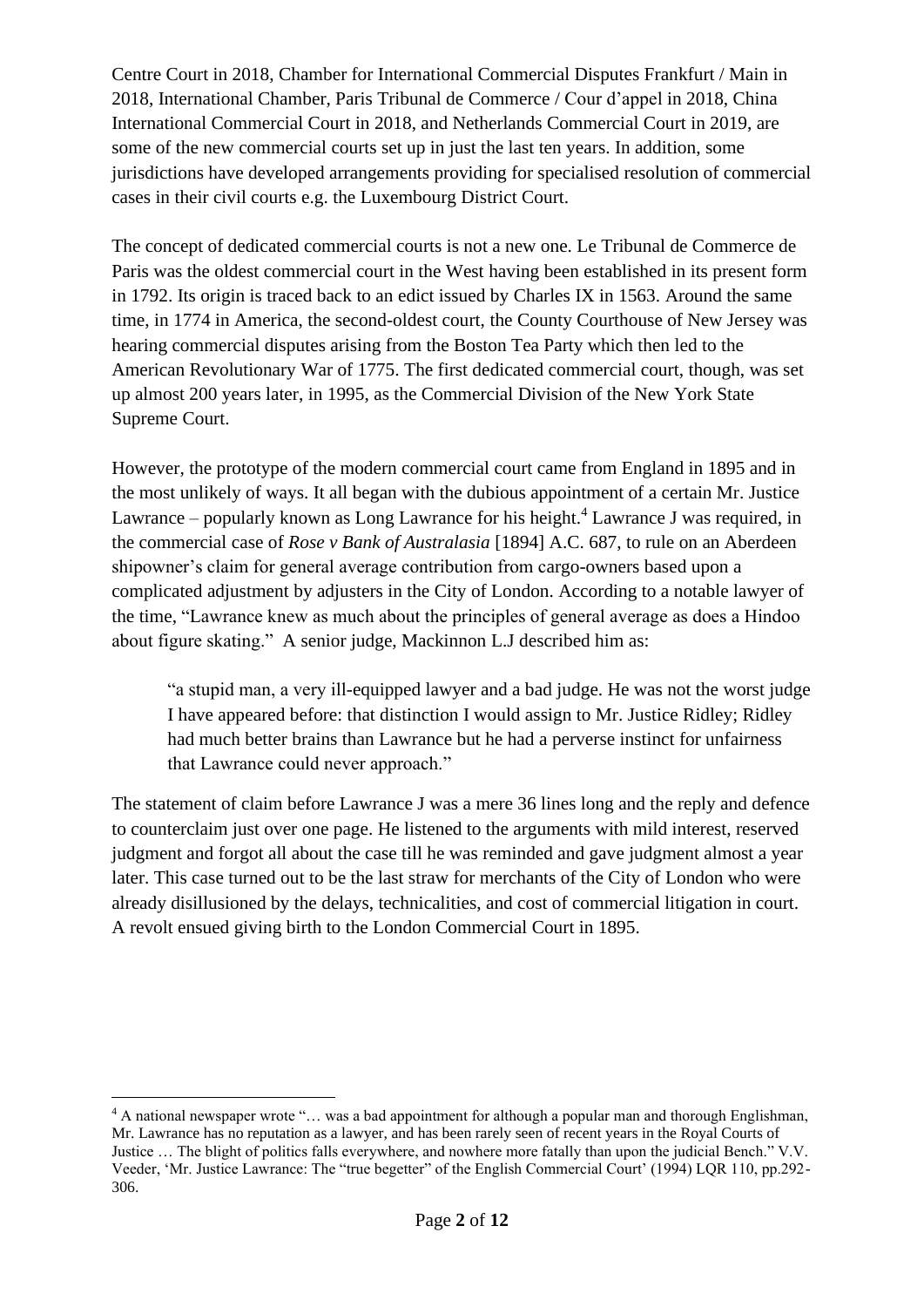#### **2. Commercial Courts in Pakistan**

It is difficult to say whether it has been Pakistan judiciary's good fortune not to have had a Long Lawrence necessitating the need for specialized commercial courts till now or whether it has been its misfortune. For had there been such an uninterested and ill-equipped judge as regards commercial cases, perhaps, commercial courts would have been established much sooner.

Pakistan has never had dedicated commercial courts till now. The closest it came to setting up commercial courts was under the Import and Export Control Act, 1950 which established a quasi-judicial criminal court in 1980 following amendments to the 1950 Act to deal specifically with cases coming from the Export Promotion Bureau. Although the forum was called a 'commercial court', it was more of a quasi-judicial tribunal rather than a judicial court of law in that the composition of judges of the commercial court was made up of a civil servant, a businessman / executive connected to the Federation of Pakistan Chambers of Commerce and Industry and a retired judge of the Sessions or High Court. Procedure was governed by the Code of Criminal Procedure 1898 rather than the Code of Civil Procedure, 1908. Two such courts were set up; in Karachi (servicing Sindh and Baluchistan) and Lahore (servicing Punjab and KPK). Tragically, even for a quasi-judicial tribunal, its performance has been less than laudatory managing a meagre 2 /3 cases a year at the cost of PKR 25,799,000 to the exchequer.<sup>5</sup>

Therefore, when the Lahore High Court in collaboration with the Punjab Government and the World Bank announced the setting up of commercial courts, it was hailed as a step in the right direction by the legal, business and overseas Pakistani community given the volume of commercial disputes which get thrown in with all other civil cases and begin their snail's crawl towards resolution. Motivation had already been building up spurred on by the growing number of overseas Pakistanis who contribute to the national economy through financial investments and active dealing in the ever-booming property market. The Lahore High Court Hon'ble Chief Justice Mr. Justice Qasim Khan aided by pro-active judges like Hon'ble Mr. Justice Jawad Hassan led an initiative designating independent judges in civil court to hear commercial disputes in the Overseas Pakistani cell which had been set up by the previous Hon'ble Chief Justice Mr. Justice Sardar Shamim Khan at the Lahore High Court and in various districts of the Punjab to address matters related to overseas Pakistanis.<sup>6</sup>

## **3. Lahore High Court Chief Justice authorizing Commercial Courts in the Punjab Districts**

The success of the Overseas Pakistani Cell was followed by a notification<sup>7</sup> issued by the Chief Justice in April 2020 establishing Commercial Courts in districts of the Punjab and nominating judges to exclusively hear and adjudicate cases of a commercial nature as defined

<sup>5</sup> Annual Report 2012 and 2018, *Administrative Tribunals and Special Courts*, published by the Secretariat of Law and Justice Commission of Pakistan. http://ljcp.gov.pk/assets/dist/publication.

<sup>6</sup> [Commercial & Overseas Pakistanis Cell -](http://opc.lhc.gov.pk/) Lahore High Court | About (lhc.gov.pk)

<sup>7</sup> Notification No. 6032/DDJ/DR (PD&IT) dated 28.04.2020.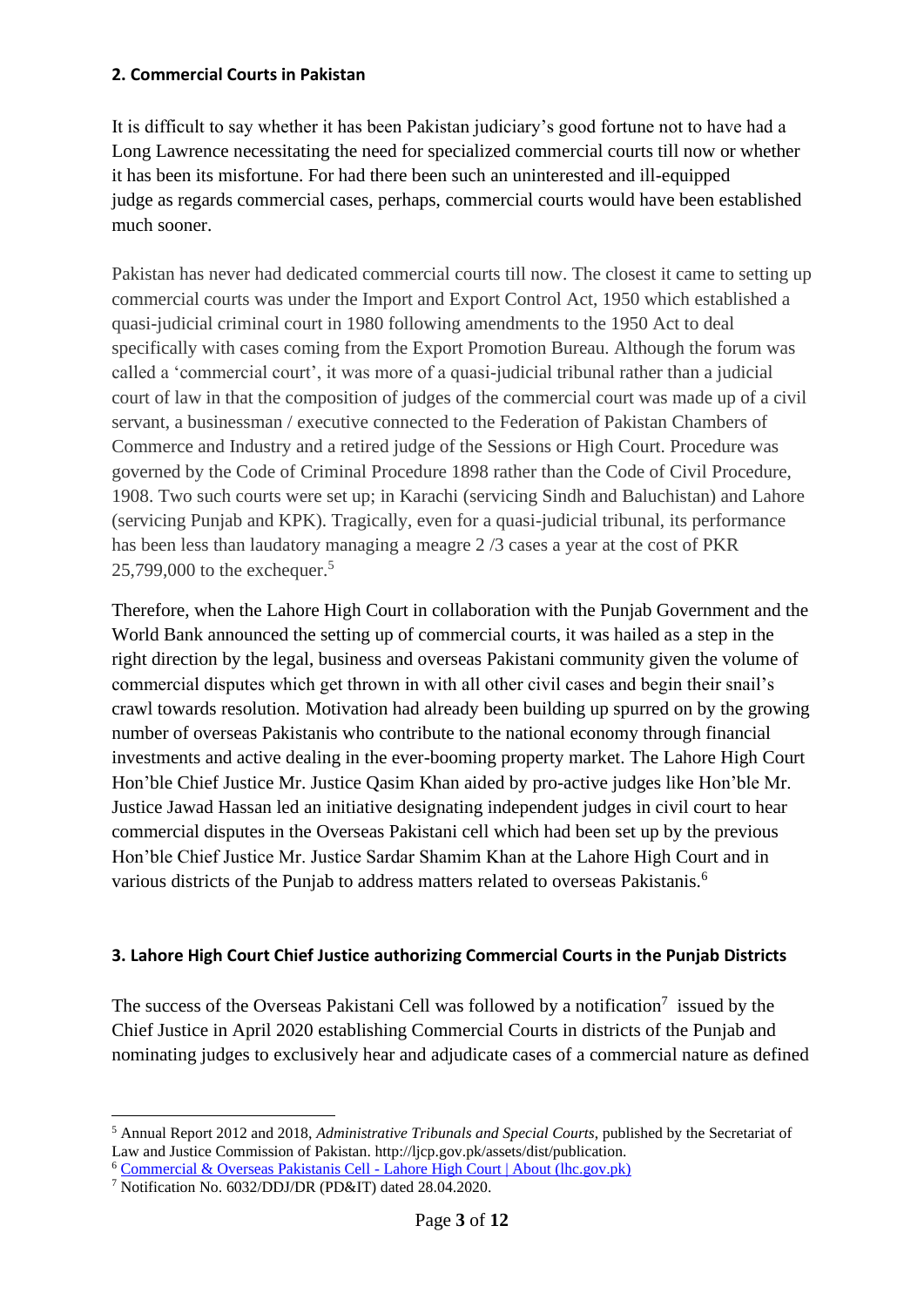by the Lahore High Court Rules and Orders.<sup>8</sup> The notification kicked-off an intensive round of specialist training workshops on national and commercial law and practice. Simultaneously, a Working Group was formed headed by two High Court judges, Mr. Justice Shahid Karim and Mr. Justice Jawad Hassan comprising members of the legal fraternity, the Punjab Government and the World Bank. The result was the Punjab Commercial Courts Ordinance 2021 (the "Ordinance") signed, on 12 April 2021, by the Governor of the Punjab, Mr. Muhammad Sarwar, in the gardens of Governor House, Lahore at sunset, to the sound of the sonorous call to prayer and under the light of the new moon of Ramadan 1442 H. It was, indeed, an auspicious entry into a new frontier.

## **4. Overview of the Punjab Commercial Courts Ordinance 2021**

The constitutional and procedural legal system in Pakistan is well-suited to accommodate specialized commercial courts with various constitutional safeguards and procedural provisions lending legitimacy to such a venture. This was reinforced ahead of the arrival of the Ordinance by the decision of the Lahore High Court in *Pizza Hut v Multan Development Authority and others (2021).* In this case which addressed the question of whether the writ jurisdiction of the High Court under Article 199 of the Constitution was maintainable in circumstances where proceedings were pending before a court of first instance which had jurisdiction, the learned judge, Mr. Justice Jawad Hassan, whilst dismissing the petition for failing to show that relief sought in the court of first instance i.e. the Commercial Court was not adequate and efficacious, stressed that:

*"28. Undoubtedly freedom of trade, business and commerce is a fundamental right guaranteed under Article 18 of the Constitution which states that every citizen shall have the right to enter upon any lawful profession or occupation, and to conduct any lawful trade or business. One of the basic purposes behind provision of this fundamental right is certainly to advance culture of socio-economic progress and to protect and promote business and trade activities and, at the same time, to encourage simplification of the process of establishing and carrying out new business ventures throughout the country because activities of business and trade create opportunities for the masses around and provide job options, financial stability, and progress in the area.* 

*29. Since the Pizza Hut is an international chain and entered into lease agreement with WASA, it is the duty of the Courts in Pakistan to see the rights of the parties and to protect their interest to build confidence of investors in Pakistan but at the same time the interest of government functionaries has also to be examined regarding financial interest of the Government. The learned Civil/Commercial Court is, therefore, directed to decide the case expeditiously but not later than 60 days from the receipt of copy of this judgment in accordance with law."<sup>9</sup>*

<sup>8</sup> Vol.1, Chapter 1, Part-K, Rules 10 & 11, Lahore High Court Rules and Orders.

<sup>9</sup> *Pizza Hut v Multan Development Authority and others (W.P. 2761/2021)*, pp.17-18.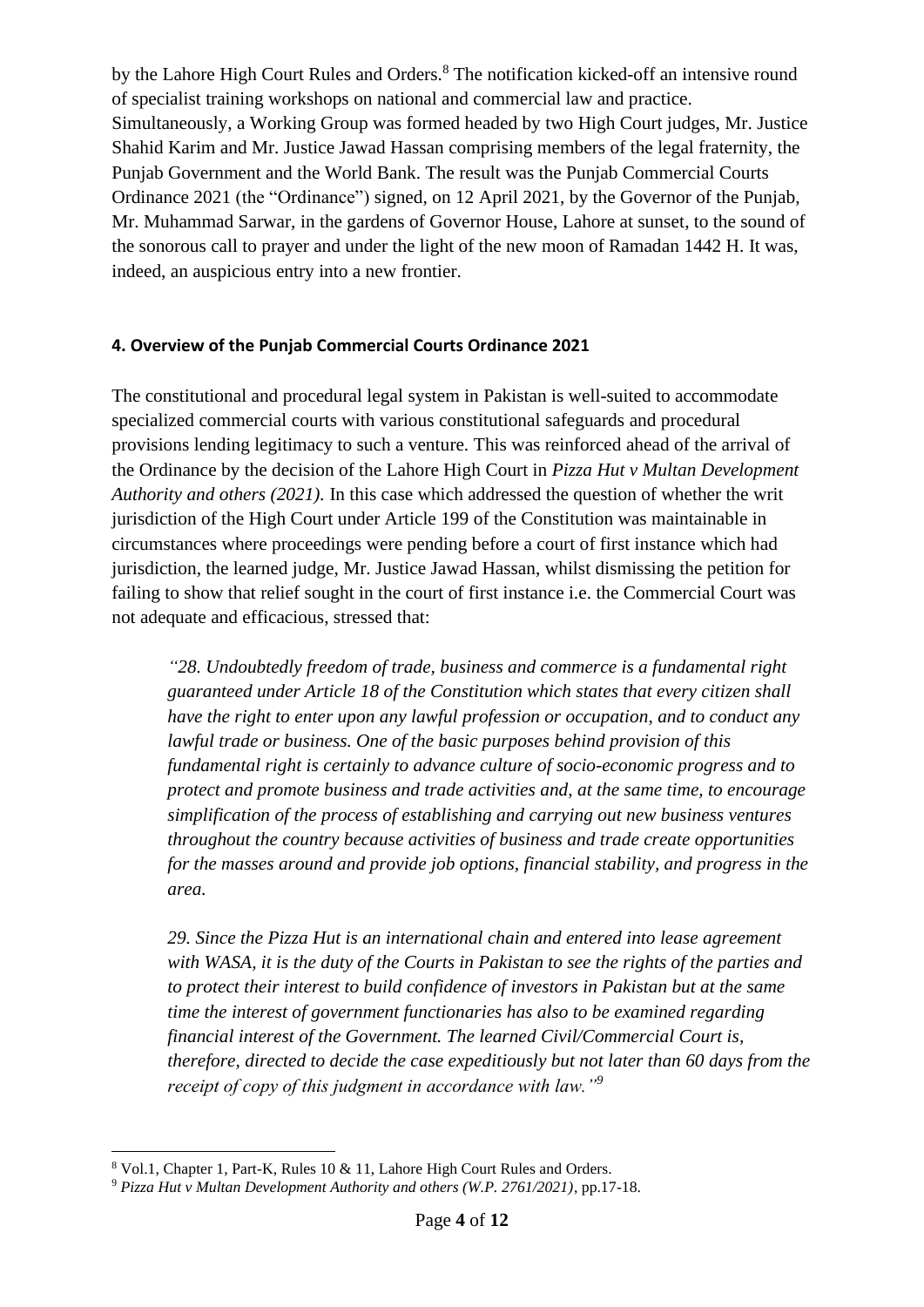The above decision set the stage for the arrival of the Ordinance as well as signalling a decisive nod of encouragement to the international investment and legal community as to the pro-commerce judicial climate. The Ordinance provides, for the whole of the Punjab province of Pakistan, "a legal regime for early resolution of commercial disputes and expeditious disposal of commercial litigation of specified value." A commercial dispute is defined as "any dispute, claim or counterclaim arising out of a contractual dispute where the value of the claim or counterclaim is five hundred thousand rupees or more, or such other value as the Government may notify, related to or connected with any transaction of trade, business or commerce excluding sale or purchase of immovable property:

i. between the domestic companies; or

- ii. between a domestic company and a foreign company or a firm; or
- iii. between the firms; or
- iv. between a firm and domestic or foreign company; or
- v. between a domestic company, foreign company or a firm and a private person."<sup>10</sup>

The distinguishing features of the Ordinance, which has 23 sections in all, are the:

(i) Setting up of dedicated commercial courts and appellate forums in the districts of the Punjab which will have exclusive jurisdiction to try commercial disputes and dispose of them within a period of 180 days from the date of filing of a suit;

(ii) Provision for e-filing of written and oral pleadings and recording of evidence. Commercial courts will be the first courts to formally allow arrangements to deal with crises like the current global Covid-19 pandemic without obstructing the judicial process;

(iii) Short shrift given to adjournments which plague the efficiency of courts in Pakistan as the most common dilatory tactic employed by obstructive advocates. Section 11 of the Ordinance allows two adjournments "for a specific purpose" and a third, final adjournment under exceptional circumstances and, that too, for only one week subject to payment of costs awarded at the discretion of the judge;

(iii) Apportioning of costs under Section 12. Section 12(1)(c) affords an opportunity to argue for wasted costs against a party resorting to dilatory tactics, not limited to unnecessary adjournments;

(iv) Disposal of appeals within 120 days from the date of filing of an appeal;

(v) Mandatory court-ordered alternate dispute resolution under the provisions of Order IX-B of the Code of Civil Procedure, 1908.

These are welcome developments not least because they are long overdue, and not least because they force the wider judicial law-making and law-interpreting process to step up and keep pace with the demands of a rapidly moving global commercial order, but because

<sup>10</sup> Section 2 of the Ordinance.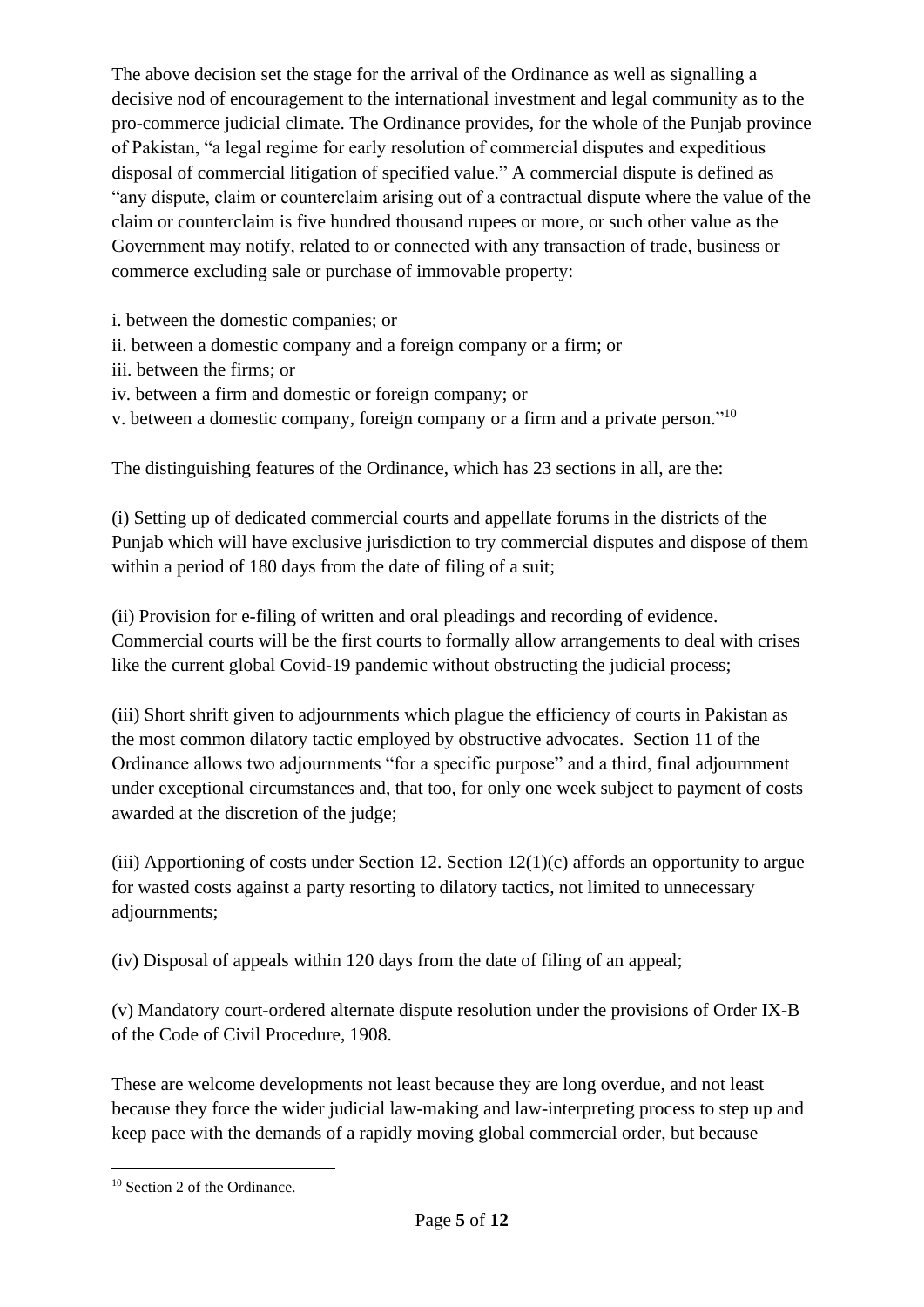commercial courts by virtue of the subject-matter they deal with have a wider impact on society than, perhaps, other types of disputes do. Therefore, commercial court judges become even greater agents for social and economic change than one appreciates. This takes on greater significance when seen, as mentioned above, in commercial disputes that involve sensitive and complex geopolitical / geo-economic issues and questions of national concern.

Now is the time to scrutinize the Ordinance to see if it lives up to the promises it makes in the preamble that "commerce, trade and business matters require special expertise for their expeditious disposal" and that "commercial courts shall facilitate investment in the country and provide speedy justice."

The configuration of the Ordinance, not the concept of Commercial Courts, comes with some caveats which should be corrected before the Ordinance acquires the status of a statute. First and foremost, the "specified value" of commercial cases mentioned in the preamble and again in section 18 of the Ordinance (in relation to the power of the High Court to issue directions) has not been defined. The term "specified value" has also been used in the 2015 Indian Commercial Courts Act as well as in its 2018 Amendment. Section 2(1)(i) of the Indian Commercial Courts Act 2015 defines specified value in relation to a commercial dispute as "the value of the subject-matter in respect of a suit as determined in accordance with section 12 (which shall not be less than three lakh rupees)<sup>11</sup> or such higher value, as may be notified by the Central Government. Section 12 of the 2015 Act elaborates on the various methods of quantification of "specified value" depending on whether recovery is of money, movable property, immovable property, or any other intangible right. This crucial computation to determine what constitutes "specified value" is missing in the Ordinance and will be easy fodder for an advocate looking for deleterious and time-wasting tactics.

A bigger concern is the appellate forum envisaged by the Ordinance. This is dealt with in section 15, Commercial Appellate Tribunals. This is a cumbersome procedure which falls neither at the District Court level nor at the High Court level. It is a tribunal hanging somewhere in between and could pose similar handicaps to the tribunal set up years ago under the Import Export Act 1950 rendering it largely ineffective. Section 15(2) of the Ordinance states that the "Tribunal shall consist of a Chairperson and two members who are, or have been, or are qualified for appointment as, a Judge of the High Court, to be appointed in consultation with the Chief Justice." This would allow for a district judge who has not yet been elevated to the High Court as well as a retired judge to form the panel of members of the Tribunal. It is doubtful that it will sit comfortably with sitting judges to be by-passed for an appointment in favour of a retired judge. Furthermore, such a tribunal would by-pass the High Court altogether and decisions rendered by it would be challenged directly in the Supreme Court which goes against the civil procedure code and practice.

Another concern is the definition of a commercial dispute which is somewhat opaque in its ambit by "excluding sale or purchase of immovable property." This definition needs refinement since much of the discourse on rule of law and economic development revolves

<sup>&</sup>lt;sup>11</sup> This has been substituted in the 2018 amendment of the 2015 Act by section 4 for "which shall not be less than one crore rupees".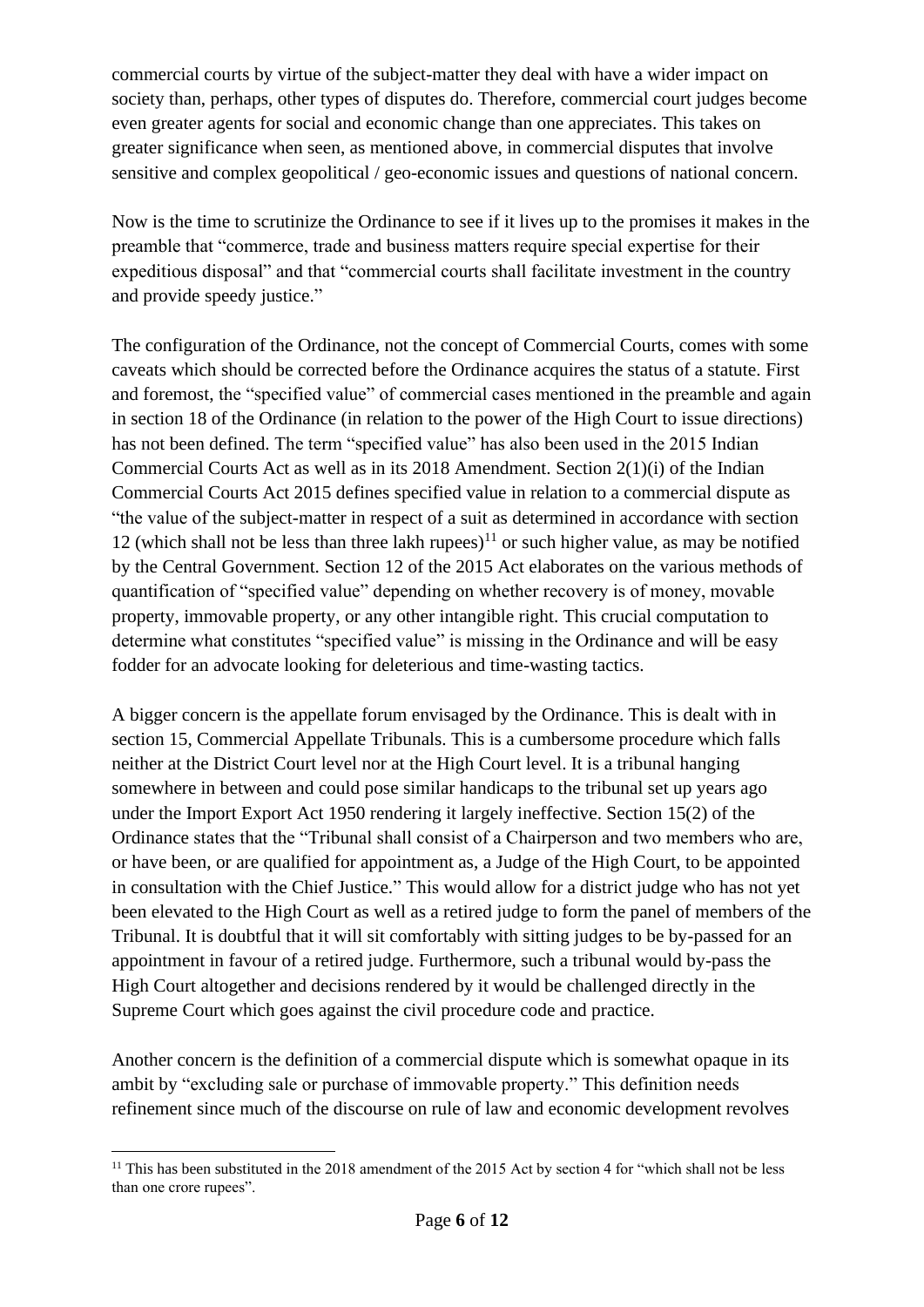around two critical factors: (i) enjoyment of property rights; and (ii) enforcement of contracts.<sup>12</sup> Indeed, there are social philosophers and economists who argue that rule of law in a country can precede or operate independently of democracy if two elements in their legal system are strong:

- (i) Effective courts; and
- (ii) Tight commercial law.

A legal system in a developing country dominated by legislative action will neither inspire the confidence nor establish the stability that modern governance and investment require. If courts are efficient and commercial codes are effective to secure property rights and enforce contracts, then rule of law and economic development have a chance to develop. Commercial law draws for its sustenance on all the great streams of law that together make up the corpus of English jurisprudence, with the law of contract as its core, while equity acts now as its handmaiden, now as the keeper of its conscience.<sup>13</sup> Contract law is so foundational to commercial law simply because contracts are essential to commerce. Without the certainty or, at least, the security provided by a contract, modern day commerce would not be possible.<sup>14</sup>

#### **5. Punjab Commercial Courts at Cross-roads of Legal Cultures**

The Lahore High Court has seized what is a chance of a legal lifetime in setting up specialized, state-of-the-art courts underpinned by an internationally respected commercial code. A feature that puts the Ordinance and commercial courts in Pakistan in good international stead is the fact that whilst the prominent new international commercial courts do not follow a single definition or model, many of them are strongly influenced by the common law tradition.<sup>15</sup> The Pakistan legal system also evolved out of the English common law tradition which could be a competitive advantage amongst international commercial dispute resolution fora. Common law, both in terms of substance and procedure, is widely recognised in international business, in part perhaps because the common denominator for international trade from South-East Asia to Latin America (one end of the globe to the other) is the English language. It is a tried and trusted system, known for its adaptability to the needs of modern commerce. Further, there is always a need for a common denominator, since conducting trade across different legal systems increases the transaction costs of business. Resources are spent on understanding compliance with national laws from the start to the end (i.e., enforcement of judgments), differences between systems need to be bridged, and unfamiliarity with local legal process increases commercial risk.

<sup>12</sup> Thomas Carothers, *The Rule of Law Revival*, Foreign Affairs (1998); Brian Tamanaha, *The History and Elements of the Rule of Law*, Singapore Journal of Legal Studies (2012).

<sup>&</sup>lt;sup>13</sup> RM Goode, *Commercial Law in the Next Millennium* (Sweet & Maxwell, 1998) pp  $8 - 9$ .

<sup>14</sup> Sundaresh Menon, 'International Courts: Towards a Transnational System of Dispute Resolution', DIFC Courts Annual Lecture Series 2015.

<sup>&</sup>lt;sup>15</sup> The three Gulf courts (Abu Dhabi, Dubai, and Qatar) and the AIFC court in Kazakhstan are heavily influenced by English common law procedures and principles. All these courts operate within institutional structures of financial centres.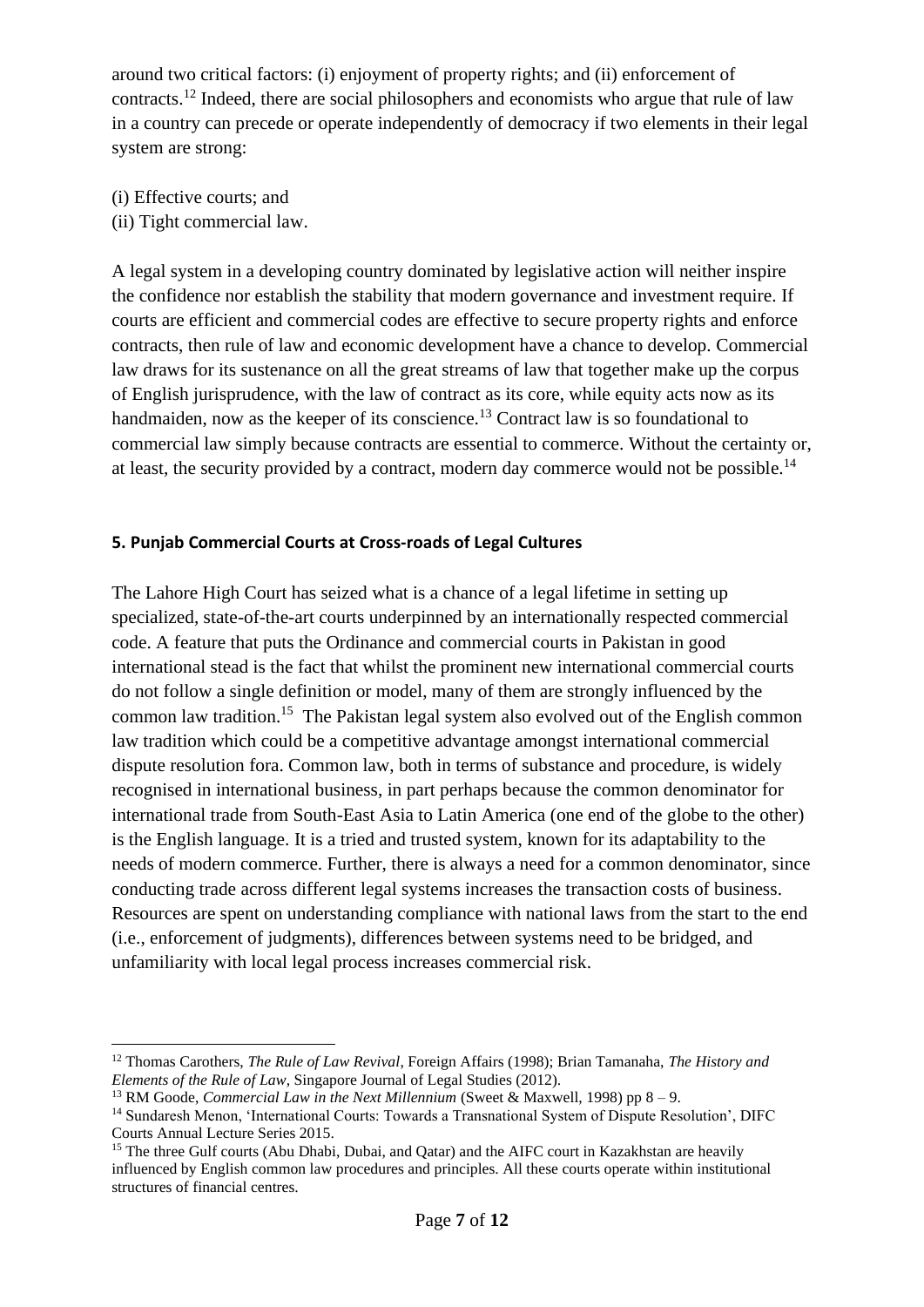This is not to diminish the contribution of the civil law (i.e. inquisitorial) court system, and the civil law itself, in international commerce. The Punjab commercial court judges should take note of this in developing commercial jurisprudence. Indeed, this is one of the unique features of international commercial law that it allows for harmonization, and the picking and choosing of the best features of all systems, in a way other areas of law may not. A 2018 study commissioned by the European Parliament's Committee on Legal Affairs introduced the idea of a "European Commercial Court" which would create a centre for international commercial disputes in the way that the Singapore International Commercial Court is doing. In mainland Europe, Brexit has been seen as an opportunity to attract legal business either away from London or as an alternate complement to London. In each case, there is a focus on building a truly international system of dispute resolution that strives for convergence.

It is universally acknowledged that the purpose of the modern commercial court is to provide an efficient and credible means of commercial dispute resolution, particularly in relation to international disputes, with the aim of attracting inward investment. For Pakistan, this extends to providing an efficient and transparent adjudication environment for overseas Pakistanis to invest in their motherland despite the many challenges and blockages in the system. The Pakistani diaspora around the world amounts to over 11 million people. That is 3 times the populations of Singapore, Denmark, Finland and equals all of Belgium and Tunisia. This diaspora is a national asset that should be recognised, appreciated, and catered for in the development of commercial courts, rule of law and economic development. As the Singapore Chief Justice Mr. Sundaresh Menon has noted:

"… it is also in the sphere of commerce that the dualism between an international outlook and a domestic rootedness is perhaps at its most visceral. How we choose to structure and propagate our laws of commerce can have an impact on the calculus of economic actors and, consequently, on the behaviour of the markets they transact in."<sup>16</sup>

Many countries world-wide have recognised the importance of the role of commercial courts in laying strong foundations for a stable economy. France is an example of a country that has changed its law with a view to competitive advantage – the section of the French Civil Code on the law of contract was comprehensively amended in 2016 with the stated aim of rendering French contract law more accessible, predictable, and influential abroad and commercially attractive. The purpose of setting up these new courts – which are expensive to establish and maintain – goes beyond competition for international commercial disputes work. They are seen as essential building blocks in the ecosystem of a global commercial and financial centre as observed by the Singapore Chief Justice Sundaresh Menon:

"Arbitration, by its very nature, cannot provide a complete solution to propel the vessel of global commerce forward. Arbitration was conceived as an ad hoc, consensual, convenient, and confidential method of resolving disputes. It was not designed to provide an authoritative and legitimate superstructure to facilitate global

<sup>&</sup>lt;sup>16</sup> Sundaresh Menon, Annual COMBAR Lecture delivered in November 2013 at Lincoln's Inn Old Hall, England.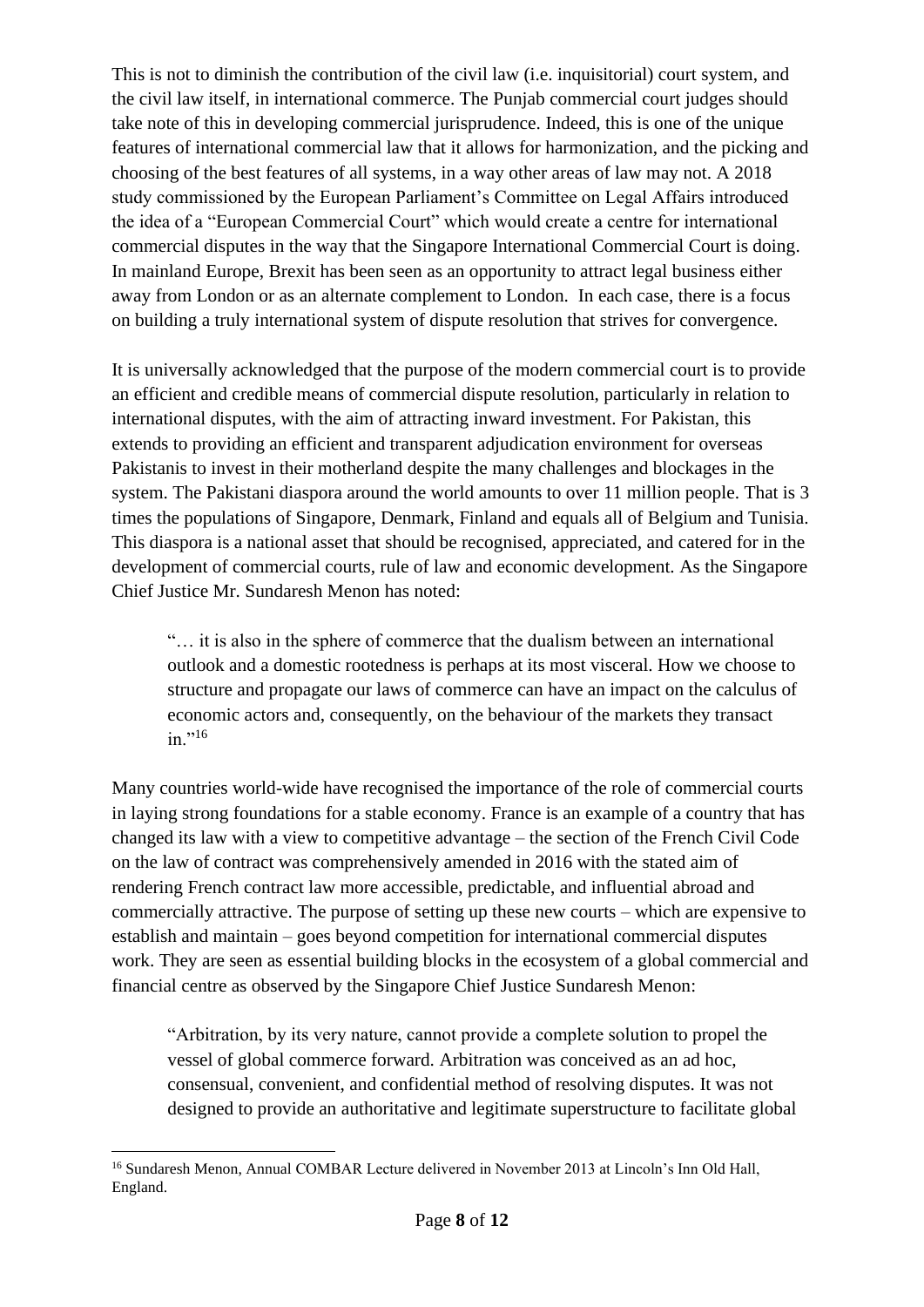commerce. It cannot, on its own, adequately address such things as the harmonisation of substantive commercial laws, practices and ethics."<sup>17</sup>

## **6. Parallel Global Developments**

Internationally, the London Commercial Court is heralded as the model for new international commercial courts. Justice Long Lawrence, albeit infamous, became immortalized by being in the right place at the right time. He was the goose, but he did not lay the golden eggs, only happened to be sitting on them. England already had centuries of established commercial jurisprudence; the setting up of dedicated commercial courts consolidated the vast body of jurisprudence under one roof. That is not to say that England has, by any means, been at the forefront of commercial courts. The London Commercial Court went through its own dry spell after World War II and had a slow recovery in the ensuing decades showing that a commercial court is as good as the market it seeks to preserve. And even in doing that, it needs to be complemented by a strong commercial law and an active arbitration mechanism allowing for speedy alternatives to litigation. It was only with the civil procedure reforms of Lord Woolf in 1996 that fresh life was breathed into a cluttered and slow system. Several other developments alongside also directed the course of commercial courts' efficacy. A few are of note:

## (i) SIFoCC

This is an international forum for commercial courts which was set up in 2016. Judges of dedicated commercial courts or courts dealing with commercial matters can become members e.g. China, Korea, Japan, Singapore, Philippines, Astana, Malaysia, Sri Lanka – to mention a few in Asia. All the countries that are important for Pakistan in terms of investment are members of SIFoCC. Pakistani judges could play an important role given that CPEC is the flagship of China's BRI project and the BRI was a huge motivation for starting this forum. SIFoCC facilitates collaboration between members' courts to promote and share best practices for the just and efficient resolution of commercial disputes.

## (ii) Users Committee of the London Commercial Court

This was set up by the Lord Chancellor in 1977 as a Standing Committee, not a decisionmaking body. Its purpose is to provide a direct link between the commercial users of the court and the court itself, in order to improve the service that the court can offer. It does not have a constitution or statement of objectives but meets a few times a year to review the working of the Commercial Court from the perspective of judges, advocates, and users. It is also an organized forum for maintaining statistics e.g. number of new cases commenced, or information as to the outcome of arbitration applications under ss.67, 68 or s.69 of the English Arbitration Act 1996 (setting aside applications and appeals).

## (iii) Case Management

<sup>&</sup>lt;sup>17</sup> Sundaresh Menon, "International Commercial Courts: Towards a Transnational System of Dispute Resolution", Opening Lecture at the DIFC Courts 2015.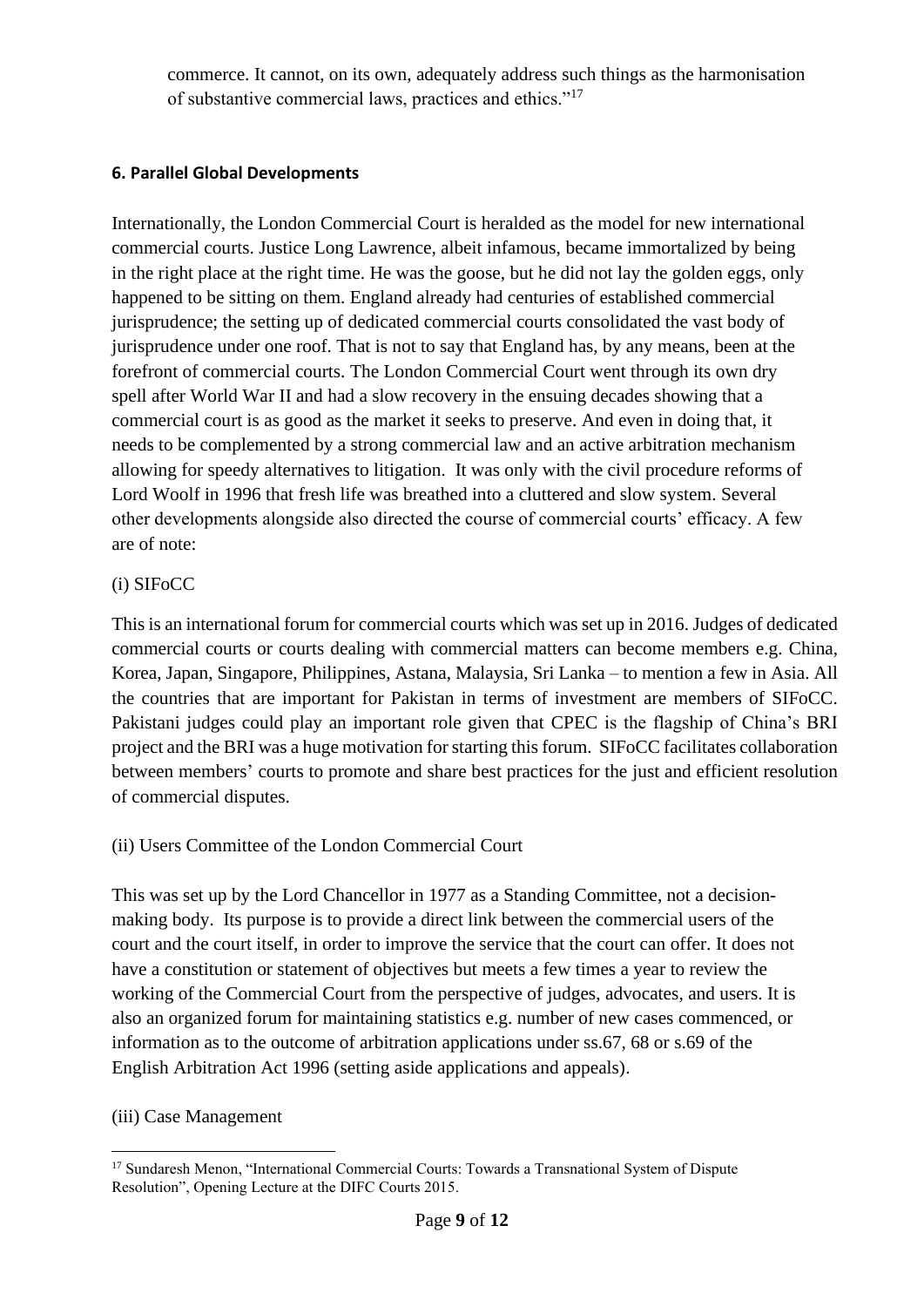Case management procedures adopted by commercial courts are judicially driven, and critical. Case management is not a process for its own sake. It is an essential 'judicial grip' on proceedings at all stages, whether pre-trial, trial, appellate or enforcement. It is an integral part of the judicial role in commercial disputes. The key to effective case management is early identification of what is common ground, what are the real issues in dispute, and what is really required for an efficient and effective resolution. This streamlines proceedings, whether pre-trial, mediation, other ADR, or trial proceedings themselves. Successful case management requires the active cooperation of parties' counsel, in close collaboration with the court. Elements of case management include timelines, extent and approach to disclosure / discovery, framing of issues, the handling of interlocutory applications, adopting ADR procedures with timelines, and the use of technology (specially during the Covid-19 pandemic but in the future also), the approach to witness testimony and expert evidence, and the active management of costs. The Ordinance in its earlier drafts had provisions for case management which, unfortunately, were removed from the final draft.

## (iv) Importance of Pre-Trial Mediation / Negotiation

Compulsory or semi-compulsory mediation has been successful in several jurisdictions. In the Frankfurt Chamber for International Commercial Disputes, in general, the proceedings start with a conciliation hearing in which the possibilities for an amicable settlement are discussed with the parties. Similarly, in the China International Commercial Court, mediation is discussed early in the proceedings. Timing is key for mediation and requires strong discretion on behalf of the judge. The start of litigation may not be the best time to encourage mediation; it may be more appropriate to factor it into the case management timetable at a later stage, when the issues in dispute have been clearly defined, but before the case reaches trial. Here, the ability of a judge to act inquisitorially can be critical.

## (v) Procedure

If it can be achieved, early listing of cases is an incentive for early settlement, obviating the need for an expensive and potentially destructive trial. In other words, efficient procedures are themselves a significant aid to settlement – which is generally by far the best commercial outcome. But this requires confidence on the part of users that the court will indeed stick to schedules and is ready and able to dispose of the case on the allotted timetable. A common complaint in both litigation and arbitration are the volumes of documents, unfeasibly long submissions, and inclusion of all arguments – whether viable or not. Some courts impose page limits e.g. the Hong Kong Commercial Courts. The London Commercial Court also now has page limits on written submissions.

The London Commercial Court publishes "lead times" giving parties an indication of how long it will take to fix a hearing, and a strong predisposition on the part of the judges against allowing adjournment of hearings without good reason. The importance of procedure is emphasised by the Netherlands Commercial Court, which began operation in 2019, stating that "Dutch procedural law is recognised for being efficient, pragmatic and cost-effective as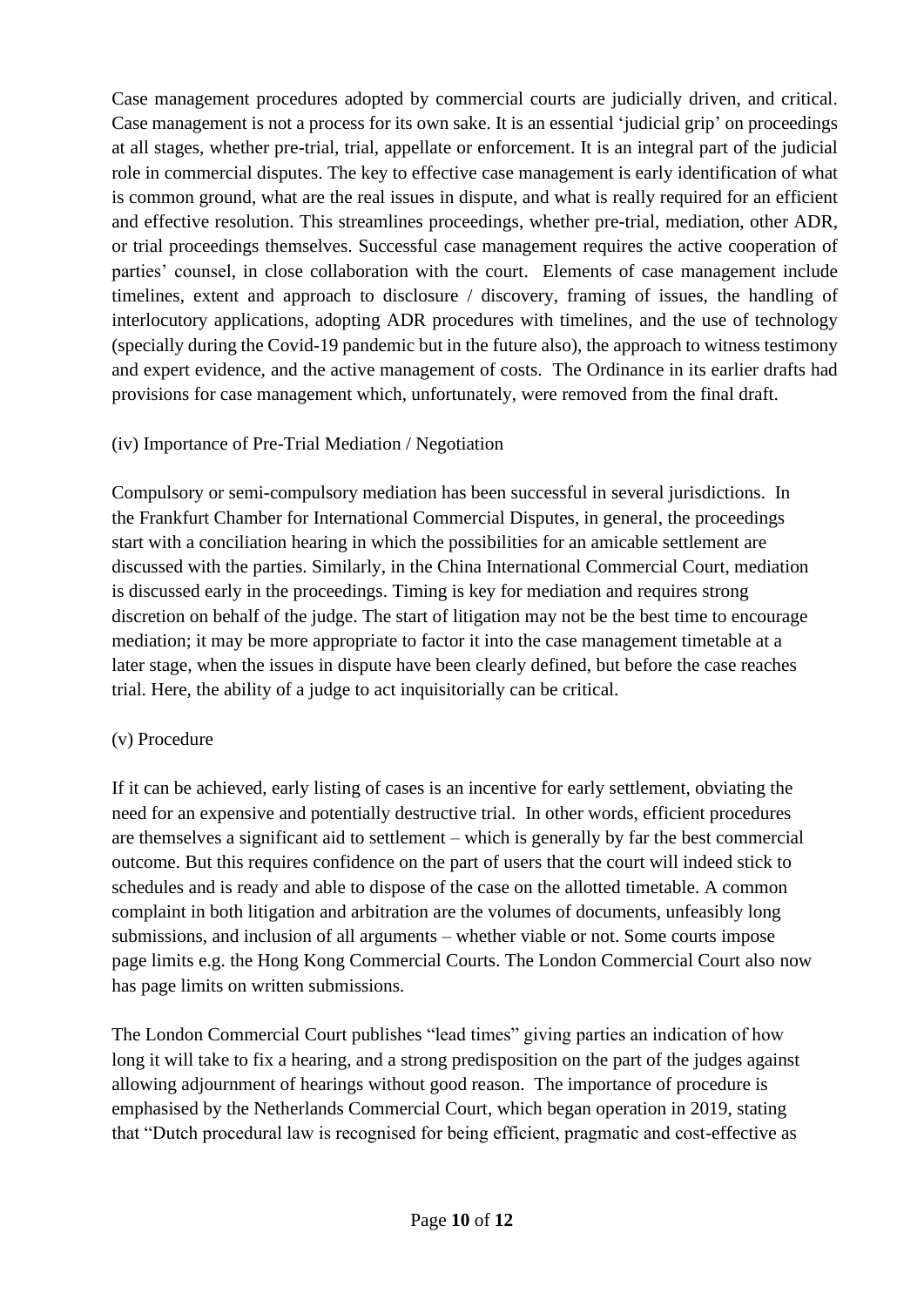to speed. Dutch courts are amongst the fastest courts in the European Union with an average of 130 days from a notice to appear to a final judgment (EU Justice Scoreboard)."<sup>18</sup>

## (vi) Technology

The setting up of new courts in the  $21<sup>st</sup>$  century has made procedural innovations in technology possible to meet market demands. In England, electronic filing was made mandatory for all professional users since 2017. Electronic bundles are frequently used in courts and there is a plethora of commercial providers of software to support annotation, hyperlinks and searching. The advantage of technology was best exhibited in 2020 when the Covid-19 pandemic brought the world to a standstill. Because of technology, lawyers and courts were able to adapt within a matter of weeks from the time lockdowns were imposed. Hearings went online in England, Singapore, Thailand and many other countries. Zoom / MS Teams and other competitive software flooded the market to cater to a multitude of professional needs. A common sight in many courts / lawyers' offices was the cockpit-style array of IT with four screens running simultaneously showing judges, opposing counsel, counsel making submissions, and live transcript. On the side of counsel would be the fifth screen – the omnipresent WhatsApp to receive continuous instructions from clients.<sup>19</sup>

## (vii) Foreign law in commercial cases

Whereas the procedure in any court will be governed by the law of the place where the court is located (the *lex fori*), cross-border commercial activity invariably results in disputes that are governed by multiple laws. This, in turn, raises complexities as to how foreign law is to be determined and applied. Different courts adopt different approaches on whether issues of foreign are questions of fact (England) or may be presented by way of legal submissions (DIFC Dubai). China International Commercial Court decides issues of foreign law by way of opinions provided by a member of their international commercial expert committee. The SICC in Singapore provides different options for the presentation of foreign law, including the admission of foreign counsel to present this. This is an important issue, on which clear directions are required.

## (viii) Enforcement

Where commercial courts are part of the domestic legal landscape, there are no issues as to enforcement but issues have arisen in some of the new 'international' commercial courts outside their home jurisdiction. Commercial litigation has no equivalent of the 1958 New York Convention on the Recognition and Enforcement of Foreign Arbitral Awards (for commercial arbitration) or the 1965 ICSID Convention (for investment arbitration). In 2019, the Hague Conference on Private International Law finalised a Convention on the Recognition and Enforcement of Foreign Judgments in Civil or Commercial Matters which

<sup>&</sup>lt;sup>18</sup> 2020 EU Justice Scoreboard. See www.justice scoreboard 2020 en.pdf (europa.eu)

<sup>&</sup>lt;sup>19</sup> History was made in Lahore in July 2020 when Mr. Toby T. Landau  $OC -$  an international arbitration and commercial law specialist – argued before the UK Supreme Court from the offices of NBM Law Chambers in the case of *Enka v Chubb* [2020] UKSC 38*.* It was the first time in the history of the English House of Lords / Supreme Court that counsel addressed the court from Pakistan.